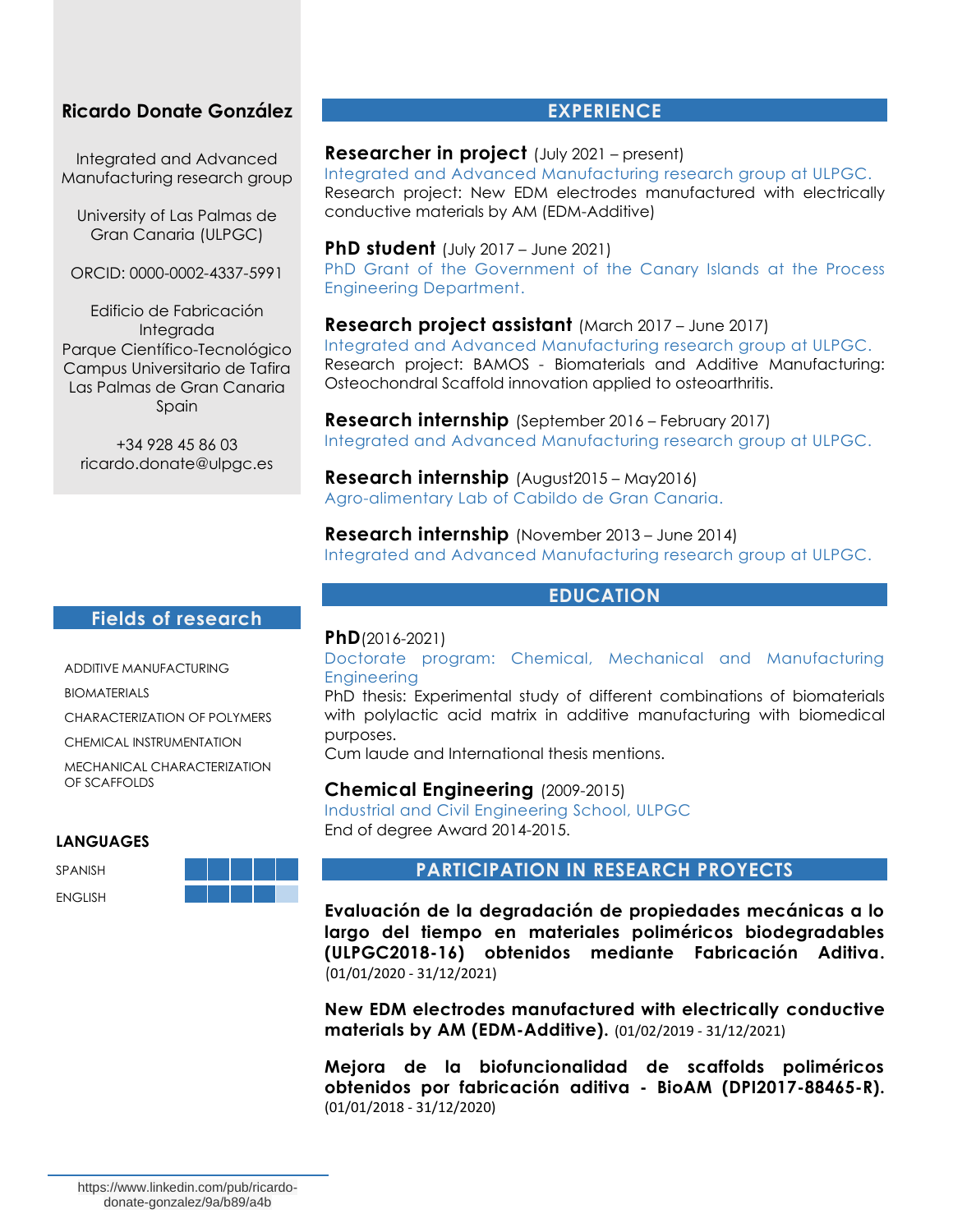**Biomaterials and Additive Manufacturing: Osteochondral Scaffold innovation applied to osteoarthritis — BAMOS (H2020- MSCA-RISE-2016-734156).** (01/01/2017 - 30/06/2022)

**Mejora de la osteointegración de estructuras porosas de titanio mediante la optimización del diseño y modificación superficial con recubrimiento polimérico (DPI2015-71073-R).** (01/01/2016 - 31/12/2018)

#### **RESEARCH PAPERS AND BOOK CHAPTERS**

Ricardo Donate González; María Elena Alemán Domínguez; Mario Monzón Verona. **On the Effectiveness of Oxygen Plasma and Alkali Surface Treatments to Modify the Properties of Polylactic Acid Scaffolds. Polymers. 13-10, pp. 1643. MDPI, 18/05/2021.**

Jacob Abdelfatah; Rubén Paz; María Elena Alemán Domínguez; Mario Monzón; Ricardo Donate**;** Gabriel Winter. **Experimental Analysis of the Enzymatic Degradation of Polycaprolactone: Microcrystalline Cellulose Composites and Numerical Method for the Prediction of the Degraded Geometry. Materials. 14 - 9, pp. 2460. MDPI, 2021.**

Ricardo Donate González**;** Mario Domingo Monzón Verona; María Elena Alemán Domínguez. **Additive manufacturing of PLA-based scaffolds intended for bone regeneration and strategies to improve their biological properties. e-Polymers. 20, pp. 571 - 599. De Gruyter, 2020.**

Ricardo Donate González, Mario Monzón Verona; María Elena Alemán Domínguez; Zaida Ortega García. **Enzymatic degradation study of PLA-based composite scaffolds. REVIEWS ON ADVANCED MATERIALS SCIENCE. 59 - 1, pp. 170 - 175. De Gruyter, 2020.**

Ricardo Donate González; María Elena Alemán Domínguez; Mario Monzón Verona; Jianshu Yu; Francisco Rodríguez Esparragón; Chaozong Liu. **Evaluation of Aloe Vera Coated Polylactic Acid Scaffolds for Bone Tissue Engineering. Applied Sciences. 10 - 7, MDPI, 2020.**

Ricardo Donate González; Mario Domingo Monzón Verona; Zaida Cristina Ortega Medina; Ling Wang; Viviana Pinto Ribeiro; Jesús David Pestana Guillén; Joaquim Miguel Antunes Correia de Oliveira; Rui Luis Reis. **Comparison between calcium carbonate and β**‐**tricalcium phosphate as additives of 3D printed scaffolds with polylactic acid matrix.Journal of Tissue Engineering and Regenerative Medicine. Wiley, 2019.**

Mario Monzón; Chaozong Liu; Sara Ajami; Miguel Oliveira; Ricardo Donate; Viviana Ribeiro; Rui L. Reis. **Functionally graded additive manufacturing to achieve functionality specifications of osteochondral scaffolds.Bio-Design and Manufacturing. Springer, 2018.**